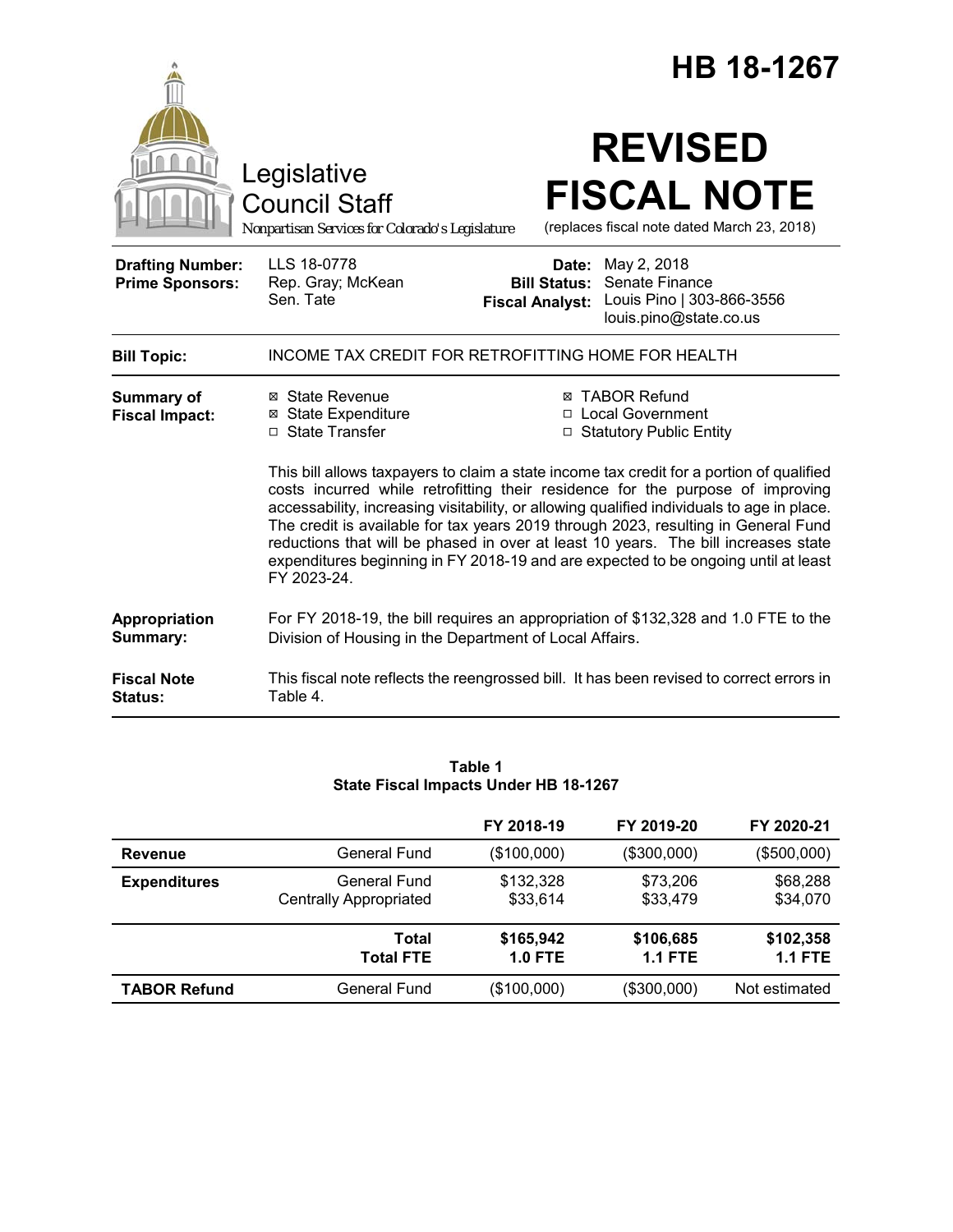#### **Summary of Legislation**

This bill allows taxpayers to claim a state income tax credit for a portion of qualified costs incurred while retrofitting their residence for the purpose of improving accessability, increasing visitability, or allowing qualified individuals to age in place. The bill defines a qualified individual as an individual with a family income at or below 400 percent of the federal poverty level, the individual's spouse, or a dependent of the individual.

The credit is available for tax years 2019 through 2023 and the amount is equal to the cost of the retrofit or \$5,000, whichever is less. The bill caps the total amount of credits that can be issued in each year to \$1 million. The credit certificates will issued in the order in which they are requested. The credit is neither refundable nor transferable but may be carried forward for a period not to exceed five years.

The Division of Housing (DOH) in the Department of Local Affairs will be responsible for certifying that the taxpayer meets the requirements for the income tax credit. The DOH will also issue tax credits and track and ensure that the total amount of credits issued does not exceed the \$1 million annual cap. Finally, the DOH will work with other stakeholders to establish any additional requirements for the income tax credit.

The income tax credit is repealed effective December 31, 2028.

#### **Background**

**Federal poverty level.** The federal poverty level (FPL) is a measure of income used to determine eligibility for certain federal and state programs and benefits (e.g. Medicaid). The income amounts vary based on the number of individuals in the household and are annually adjusted for inflation. Table 2 shows the 2018 guidelines for family income at or below 400 percent of the FPL, the threshold for eligibility for the credit under this bill.

| <b>Persons in Household</b> | 400 Percent of Federal<br><b>Poverty Guidelines (FPL)</b> |
|-----------------------------|-----------------------------------------------------------|
| 1                           | \$48,560                                                  |
| 2                           | \$65,840                                                  |
| 3                           | \$83,120                                                  |
| 4                           | \$100,400                                                 |
| 5                           | \$117,680                                                 |
| 6                           | \$134,960                                                 |
| 7                           | \$152,240                                                 |
| 8                           | \$169,520                                                 |

#### **Table 2 2018 Poverty Guidelines**

*Source: The Department of Health and Human Services*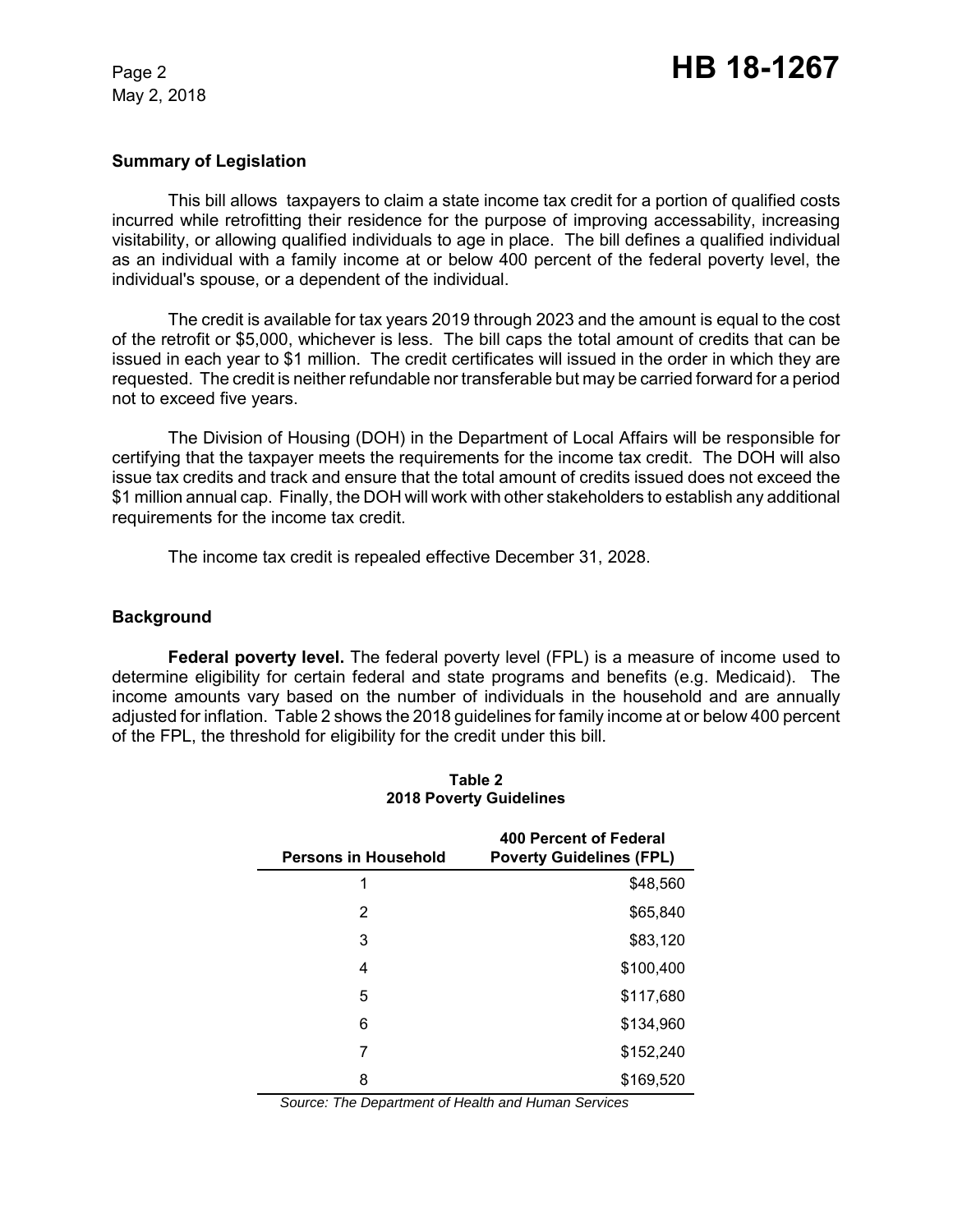**Other states***.* Virginia offers an income tax credit designed to improve accessability and visitability for residential units. Tax credits are available for up to \$5,000 for approved retrofitting costs. The total amount of credits that can be issued is capped at \$1 million per year. The credit is available for both individuals and contractors. From 2011 to 2016, an average of 260 individual applicants were issued income tax credits. The average amount of each tax credit was \$3,850 per year per taxpayer.

## **State Revenue**

This bill will reduce General Fund revenue by \$100,000 in FY 2018-19 (half-year impact),\$300,000 in FY 2019-20, and \$500,000 in FY 2020-21.

**Assumptions.** This fiscal note assumes that the DOH will issue the full \$1 million in credits in each year the credit is available. However, the amount and timing of when credits are claimed are dependent on a number of factors, such as the economy and individual tax liabilities in any given year. Therefore, the revenue impacts of the tax credit will vary.

Table 3 shows state General Fund revenue reductions under the following assumptions:

- On average, the DOH will issue 260 income tax credits each year, with an average amount of \$3,846 per credit. These estimates are based on the experience of a similar tax credit in Virginia. By comparison, various remodeling sources show the average cost of installing a ramp or walk-in bathtub is \$3000 to \$5,000; and
- The issued income tax credit will be claimed over a five year period, approximately \$769 each year. Based on data from the Colorado Statistics of Income report, the average state income tax liability for taxpayers with a federal adjusted growth income between \$25,000 to \$50,000 was approximately \$800 in 2013, the latest year for which data are available.

| <b>Fiscal Year</b>     | <b>General Fund Revenue</b><br>Impact |
|------------------------|---------------------------------------|
| FY 2018-19 (half-year) | (\$100,000)                           |
| FY 2019-20             | (\$300,000)                           |
| FY 2020-21             | (\$500,000)                           |
| FY 2021-22             | (\$700,000)                           |
| FY 2022-23             | (\$900,000)                           |
| FY 2023-24             | (\$900,000)                           |
| FY 2024-25             | (\$700,000)                           |
| FY 2025-26             | (\$500,000)                           |
| FY 2026-27             | (\$300,000)                           |
| FY 2027-28 (half-year) | (\$100,000)                           |
| Total                  | $($5$ million $)$                     |

## **Table 3 General Fund Revenue Reduction Under of HB 18-1267**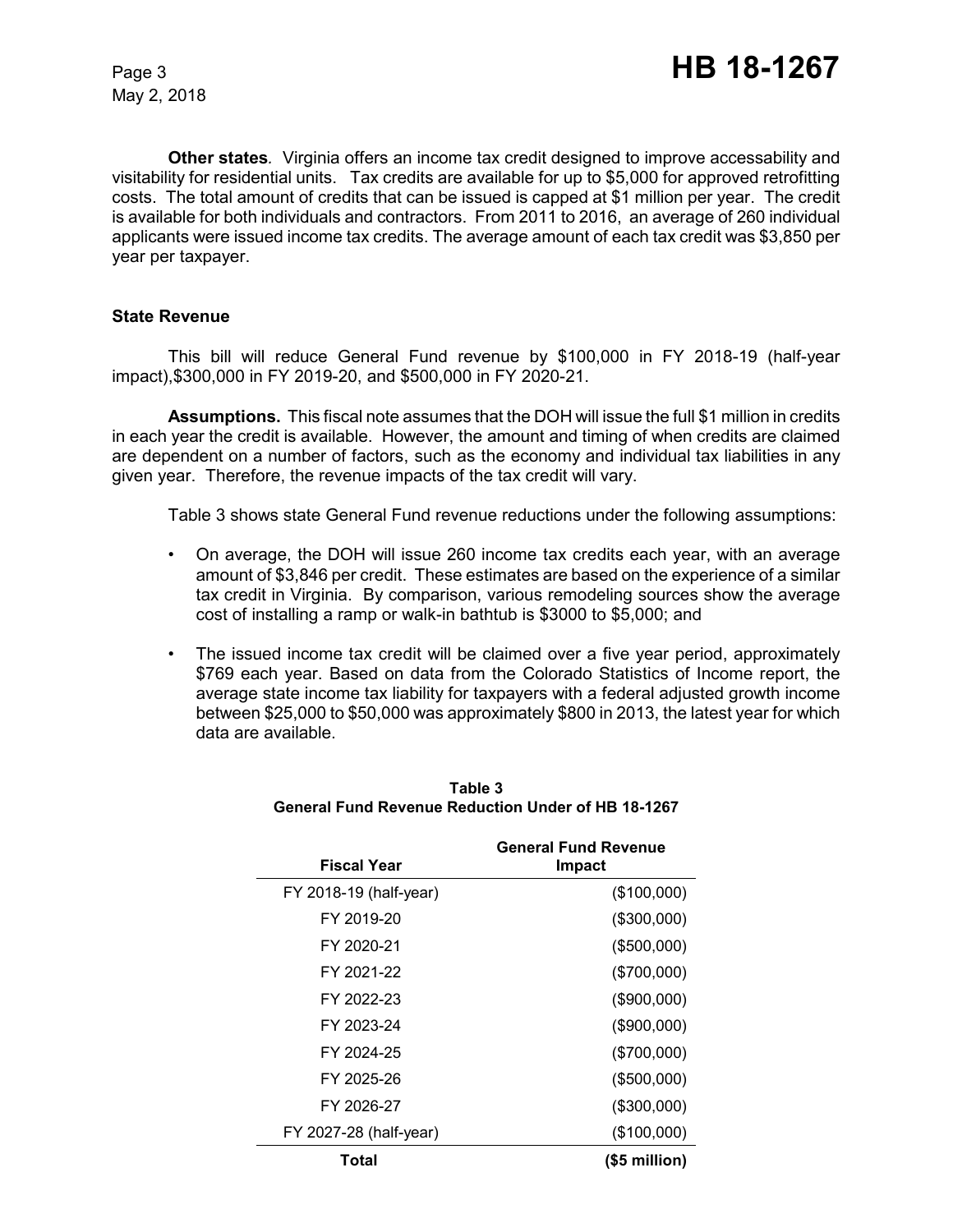To the degree that the full amount of tax credit is not utilized as early as assumed here, reductions in General Fund revenue will be pushed into future years. Conversely, if credits are claimed sooner, General Fund reductions will occur earlier than what is shown in Table 3.

## **TABOR Refund**

This bill reduces state revenue from the General Fund, which will reduce the amount of money required to be refunded under TABOR for FY 2018-19 and FY 2019-20.

Since the bill reduces revenue to the General Fund and the refund obligation by equal amounts, there is no net impact on the amount of money available in the General Fund for the budget. However, the bill will reduce money for the General Fund budget in the future during years when the state does not collect revenue above the TABOR limit.

State revenue subject to TABOR is not estimated for years beyond FY 2019-20.

## **State Expenditures**

This bill increases state expenditures by \$165,942 and 1.0 FTE in FY 2018-19 and \$106,685 and 1.1 FTE in FY 2019-20, with similar ongoing impacts through at least FY 2023-24. These costs include personal service and computer programing costs for the Department of Local Affairs and the Department of Revenue, as shown in Table 4.

**Department of Local Affairs, Division of Housing.** In FY 2018-19, the DOH will require \$165,942 and 1.0 FTE for a program assistant to review, issue and certify that the taxpayer meets the requirements for the income tax credit. These costs also include one-time computer programing expenses of \$65,508, which will be reappropriated to the Office of Information and Technology (OIT). The program assistant is expected to begin work with stakeholders on program design details and establish any additional requirements before the income tax credit becomes available in 2019. The DOH will require 1.0 FTE each year until FY 2023-24. Tax credit issuances under this bill cease on December 31, 2023.

**Department of Revenue**. In FY 2019-20, General Fund expenditures for the Department of Revenue will increase by \$13,360. These costs include one-time programing costs to add the new state income tax credit to the GenTax accounting system, which is programed by a contractor at a rate of \$250 per hour. These changes are expected to increase General Fund expenditures by \$1,250, representing 5 hours of programing. The programming is tested by the DOR to ensure the system is functioning properly. This testing will require one-time funding of \$3,838. Other operating costs in FY 2019-20 include expenditures to update the state's tax form optical recognition software and document management tasks provided by the Department of Personnel and Administration (DPA) and for the DOR to compile data for annual reports. These expenses will total \$2,634, of which \$1,356 are reappropriated to the DPA.

The DOR will require 0.1 FTE from FY 2019-20 until at least FY 2027-28 for taxpayer services to administer the tax credit. An estimated 280 taxpayers are expected to claim the credit each year it is available. Carryforward credits may extend administration costs beyond the year the income tax credit is available.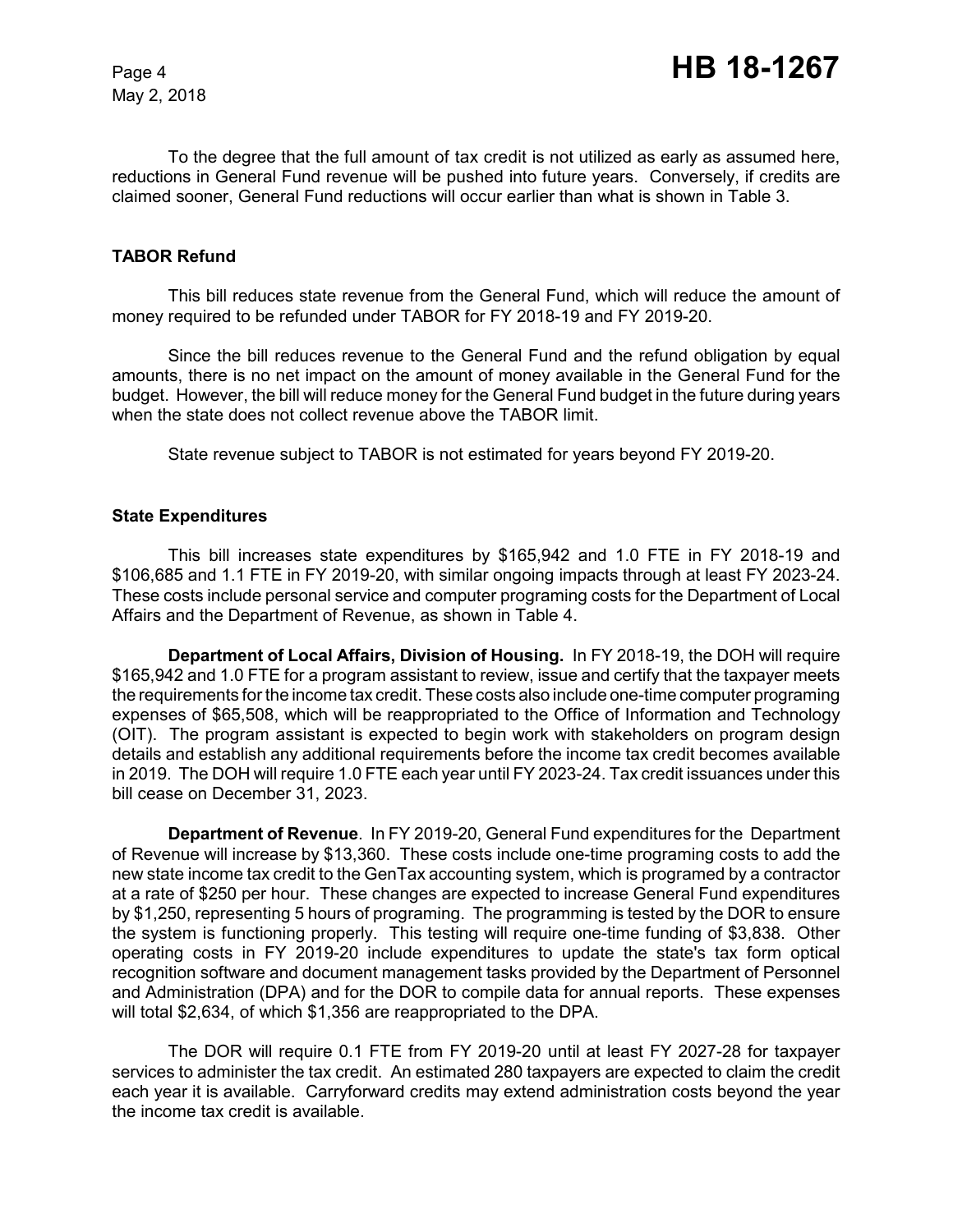| Table 4 |                                      |  |  |  |  |
|---------|--------------------------------------|--|--|--|--|
|         | <b>Expenditures Under HB 18-1267</b> |  |  |  |  |

| <b>Cost Components</b>                                 |                  | FY 2018-19     | FY 2019-20     |
|--------------------------------------------------------|------------------|----------------|----------------|
| <b>Department of Local Affairs (Program Assistant)</b> |                  |                |                |
| <b>Personal Services</b>                               |                  | \$55,496       | \$57,157       |
| <b>Operating Expenses and Capital Outlay Costs</b>     |                  | \$11,324       | \$3.887        |
| Computer Programming (Office of Information            |                  | \$65,508       |                |
| Centrally Appropriated Costs*                          |                  | \$33,614       | \$32,281       |
| FTE - Personal Services                                |                  | 1.0 FTE        | 1.0 FTE        |
| Dept (Subtotal)                                        |                  | \$165,942      | \$93,325       |
| <b>Department of Revenue</b>                           |                  |                |                |
| Personal Services (Tax Examiner)                       |                  |                | \$4,440        |
| <b>Computer System Changes</b>                         |                  |                | \$5,088        |
| <b>Other Operating Costs</b>                           |                  |                | \$2,634        |
| Centrally Appropriated Costs*                          |                  |                | \$1,198        |
| FTE - Personal Services                                |                  |                | 0.1 FTE        |
| Dept (Subtotal)                                        |                  |                | \$13,360       |
|                                                        | <b>Total</b>     | \$165,942      | \$106,685      |
|                                                        | <b>Total FTE</b> | <b>1.0 FTE</b> | <b>1.1 FTE</b> |

 *\* Centrally appropriated costs are not included in the bill's appropriation.*

**Centrally appropriated costs.** Pursuant to a Joint Budget Committee policy, certain costs associated with this bill are addressed through the annual budget process and centrally appropriated in the Long Bill or supplemental appropriations bills, rather than in this bill. These costs, which include employee insurance and supplemental employee retirement payments, are estimated to be \$33,614 in FY 2018-19 and \$33,479 in FY 2019-20.

## **Effective Date**

The bill takes effect August 8, 2018, if the General Assembly adjourns on May 9, 2018, as scheduled, and no referendum petition is filed.

## **State Appropriations**

For FY 2018-19, the bill requires a General Fund appropriation of \$132,328 and 1.0 FTE to the Division of Housing in the Department of Local Affairs, of which \$65,508 will be reappropriated to the Office of Information and Technology.